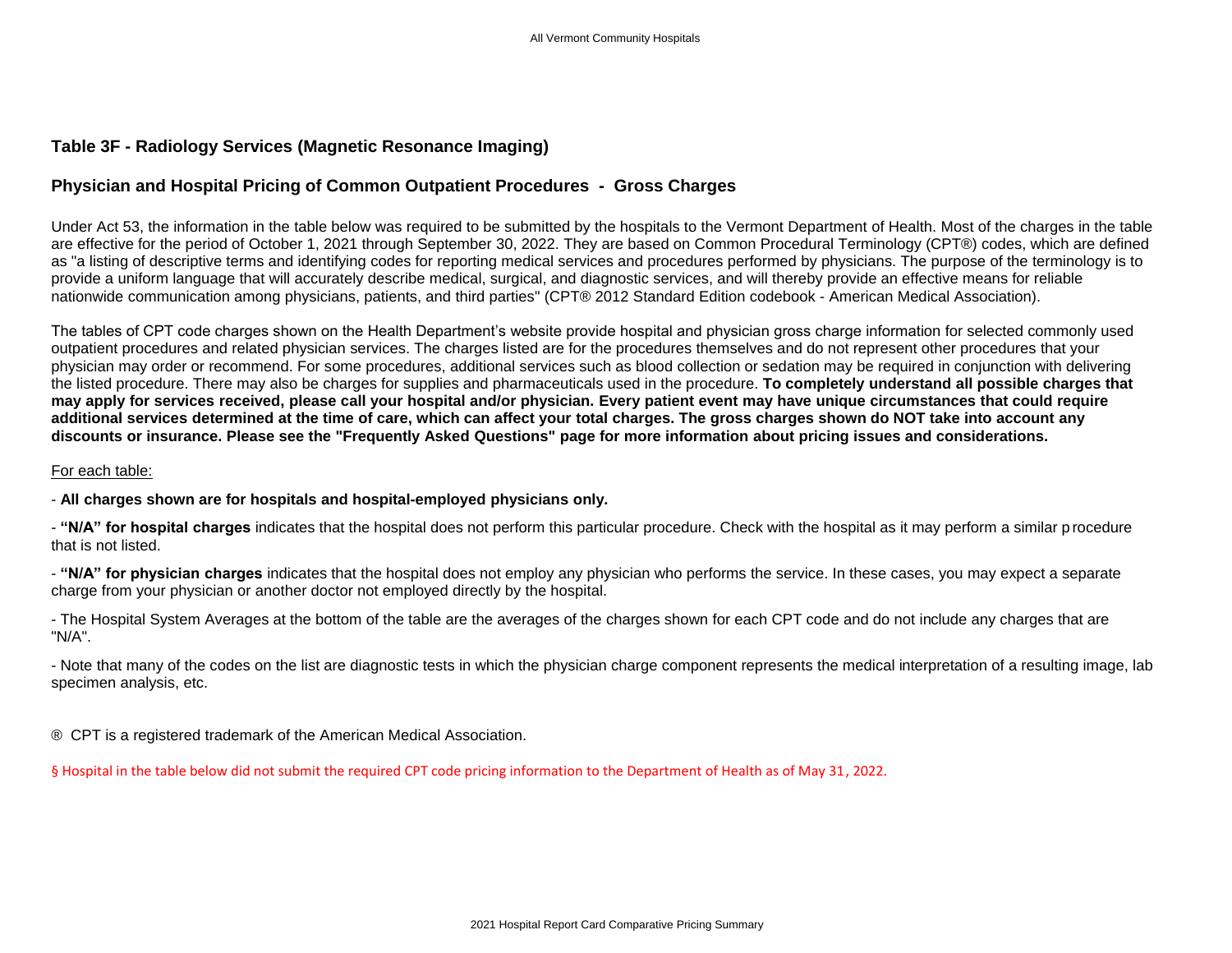### **Table 3F - Radiology Services - Magnetic Resonance Imaging (MRIs)**

- There is usually a physician charge for interpreting these procedures. Please check with your hospital and physician for details about pricing and your specific circumstances.

|                                                  | <b>CPT Code</b>                                                          | 70540                                          | 70542                                       | 70544                                   | 70545                             | 70551                                 | 70552                              | 70553                                                                        | 72141                                             | 72146                                             | 72148                                          |
|--------------------------------------------------|--------------------------------------------------------------------------|------------------------------------------------|---------------------------------------------|-----------------------------------------|-----------------------------------|---------------------------------------|------------------------------------|------------------------------------------------------------------------------|---------------------------------------------------|---------------------------------------------------|------------------------------------------------|
| Hospital                                         | <b>Description</b>                                                       | MRI scan of<br>face & neck<br>without contrast | MRI scan of<br>face & neck<br>with contrast | MRI scan of<br>head without<br>contrast | MRI scan of head<br>with contrast | MRI scan of brain<br>without contrast | MRI scan of brain<br>with contrast | MRI scan of brain<br>(multiple<br>sequences) with<br>and without<br>contrast | MRI scan of<br>cervical spine<br>without contrast | MRI scan of<br>thoracic spine<br>without contrast | MRI scan of<br>thoracic spine with<br>contrast |
| S Brattleboro Memorial<br>Hospital               | <b>Hospital Charge</b><br>Physician Charge<br><b>Total Charge</b>        |                                                |                                             |                                         |                                   |                                       |                                    |                                                                              |                                                   |                                                   |                                                |
| <b>Central Vermont</b><br><b>Medical Center</b>  | <b>Hospital Charge</b><br>Physician Charge<br><b>Total Charge</b>        | \$2,995<br>\$159<br>\$3,154                    | n/a<br>n/a<br>n/a                           | \$3,729<br>\$125<br>\$3,854             | n/a<br>n/a<br>n/a                 | \$2,995<br>\$171<br>\$3,165           | \$3,347<br>n/a<br>n/a              | \$5,373<br>\$270<br>\$5,643                                                  | \$2,995<br>\$186<br>\$3,181                       | \$2,995<br>\$185<br>\$3,180                       | \$2,995<br>\$169<br>\$3,164                    |
| <b>Copley Hospital</b>                           | <b>Hospital Charge</b><br>Physician Charge<br><b>Total Charge</b>        | \$641<br>\$0<br>\$641                          | n/a<br>n/a<br>n/a                           | \$895<br>\$0<br>\$895                   | n/a<br>n/a<br>n/a                 | \$1,732<br>\$0<br>\$1,732             | \$1,466<br>\$0<br>\$1,466          | \$3,269<br>\$0<br>\$3,269                                                    | \$1,732<br>\$0<br>\$1,732                         | \$895<br>\$0<br>\$895                             | \$1,920<br>\$0<br>\$1,920                      |
| University of Vermont<br><b>Medical Center</b>   | <b>Hospital Charge</b><br>Physician Charge<br><b>Total Charge</b>        | \$4,623<br>\$301<br>34,924                     | \$0<br>\$366<br>\$366                       | \$4,020<br>\$269<br>\$4,289             | \$4,137<br>\$269<br>\$4,406       | \$4,382<br>\$331<br>\$4,713           | \$5,360<br>\$400<br>\$5,760        | \$6,448<br>\$516<br>\$6,964                                                  | \$4,623<br>\$333<br>\$4,956                       | \$4,554<br>\$333<br>\$4,887                       | \$4,455<br>\$333<br>\$4,788                    |
| Gifford Medical Center Physician Charge          | <b>Hospital Charge</b><br><b>Total Charge</b>                            |                                                |                                             |                                         |                                   |                                       |                                    |                                                                              |                                                   |                                                   |                                                |
| <b>Grace Cottage Family</b><br>Health & Hospital | <b>Hospital Charge</b><br><b>Physician Charge</b><br><b>Total Charge</b> | n/a<br>n/a<br>n/a                              | n/a<br>n/a<br>n/a                           | n/a<br>n/a<br>n/a                       | n/a<br>n/a<br>n/a                 | n/a<br>n/a<br>n/a                     | n/a<br>n/a<br>n/a                  | n/a<br>n/a<br>n/a                                                            | n/a<br>n/a<br>n/a                                 | n/a<br>n/a<br>n/a                                 | n/a<br>n/a<br>n/a                              |
| Mt. Ascutney Hospital                            | <b>Hospital Charge</b><br><b>Physician Charge</b><br>Total Charge        | \$5,206<br>\$0<br>\$5,206                      | \$5,751<br>\$0<br>\$5,751                   | \$5,857<br>\$0<br>\$5,857               | n/a<br>n/a<br>n/a                 | \$5,337<br>\$0<br>\$5,337             | \$5,878<br>\$0<br>\$5,878          | \$7,419<br>\$0<br>\$7,419                                                    | \$4,755<br>\$0<br>\$4,755                         | \$4,803<br>\$0<br>\$4,803                         | \$4,798<br>\$0<br>\$4,798                      |
| <b>North Country Hospital</b>                    | <b>Hospital Charge</b><br>Physician Charge<br><b>Total Charge</b>        | \$2,344<br>\$282<br>\$2,626                    | \$2,849<br>\$341<br>\$3,190                 | \$3,233<br>\$427<br>\$3,659             | \$2,334<br>\$228<br>\$2,562       | \$3,988<br>\$487<br>\$4,475           | \$3,041<br>\$524<br>\$3,566        | \$5,422<br>\$825<br>\$6,247                                                  | \$3,901<br>\$538<br>\$4,438                       | \$3,955<br>\$540<br>\$4,494                       | \$3,999<br>\$494<br>\$4,493                    |
| Northeastern Vermont<br><b>Regional Hospital</b> | <b>Hospital Charge</b><br>Physician Charge<br><b>Total Charge</b>        | \$3,319<br>n/a<br>\$3,319                      | \$3,837<br>n/a<br>\$3,837                   | \$3,941<br>n/a<br>\$3,941               | \$3,837<br>n/a<br>\$3,837         | \$3,319<br>n/a<br>\$3,319             | \$3,319<br>n/a<br>\$3,319          | \$3,941<br>n/a<br>\$3,941                                                    | \$3,319<br>n/a<br>\$3,319                         | \$3,319<br>n/a<br>\$3,319                         | \$3,837<br>n/a<br>\$3,837                      |
| Northwestern Medical<br>Center                   | <b>Hospital Charge</b><br>Physician Charge<br><b>Total Charge</b>        | \$2,240<br>n/a<br>n/a                          | \$1,662<br>n/a<br>n/a                       | \$2,240<br>n/a<br>n/a                   | \$2,036<br>n/a<br>n/a             | \$2,016<br>n/a<br>n/a                 | \$1,692<br>n/a<br>n/a              | \$2,463<br>n/a<br>n/a                                                        | \$2,463<br>n/a<br>n/a                             | \$2,463<br>n/a<br>n/a                             | \$2,463<br>n/a<br>n/a                          |
| Porter Hospital                                  | <b>Hospital Charge</b><br><b>Physician Charge</b><br><b>Total Charge</b> | \$3,241<br>\$141<br>\$3,382                    | \$4,021<br>\$171<br>\$4,192                 | \$3,692<br>\$127<br>\$3,819             | n/a<br>n/a<br>n/a                 | \$3,241<br>\$157<br>\$3,398           | \$4,021<br>\$188<br>\$4,212        | \$4,403<br>\$240<br>\$4,643                                                  | \$2,928<br>\$157<br>\$3,085                       | \$3,191<br>\$157<br>\$3,348                       | \$3,191<br>\$157<br>\$3,348                    |
| <b>Rutland Regional</b><br><b>Medical Center</b> | <b>Hospital Charge</b><br><b>Physician Charge</b><br><b>Total Charge</b> | \$2,954<br>n/a<br>n/a                          | \$3,253<br>n/a<br>n/a                       | \$2,898<br>n/a<br>n/a                   | \$3,248<br>n/a<br>n/a             | \$3,139<br>n/a<br>n/a                 | \$3,410<br>n/a<br>n/a              | \$4,325<br>n/a<br>n/a                                                        | \$3,107<br>n/a<br>n/a                             | \$3,117<br>n/a<br>n/a                             | \$3,122<br>n/a<br>n/a                          |
| Southwestern Vermont<br><b>Medical Center</b>    | <b>Hospital Charge</b><br>Physician Charge<br><b>Total Charge</b>        | \$2,651<br>n/a<br>n/a                          | \$2,741<br>n/a<br>n/a                       | \$3,288<br>n/a<br>n/a                   | \$3,421<br>n/a<br>n/a             | \$3,120<br>n/a<br>n/a                 | \$3,239<br>n/a<br>n/a              | \$3,391<br>n/a<br>n/a                                                        | \$3,078<br>n/a<br>n/a                             | \$2,651<br>n/a<br>n/a                             | \$3,176<br>n/a<br>n/a                          |
| Springfield Hospital                             | <b>Hospital Charge</b><br>Physician Charge<br><b>Total Charge</b>        | \$1,655<br>n/a<br>n/a                          | \$1,650<br>n/a<br>n/a                       | \$1,655<br>n/a<br>n/a                   | \$1,763<br>n/a<br>n/a             | \$2,137<br>n/a<br>n/a                 | \$2,464<br>n/a<br>n/a              | \$2,996<br>n/a<br>n/a                                                        | \$2,591<br>n/a<br>n/a                             | \$2,591<br>n/a<br>n/a                             | \$2,252<br>n/a<br>n/a                          |
| <b>Hospital System</b><br>Averages               | <b>Hospital Charge</b><br>Physician Charge<br><b>Total Charge</b>        | \$2,897<br>\$147<br>\$3,322                    | \$2,863<br>\$220<br>\$3,467                 | \$3,222<br>\$158<br>\$3,759             | \$2,968<br>\$248<br>\$3,602       | \$3,219<br>\$191<br>\$3,734           | \$3,385<br>\$222<br>\$4.034        | \$4,495<br>\$308<br>\$5,447                                                  | \$3,226<br>\$202<br>\$3,638                       | \$3,139<br>\$202<br>\$3,561                       | \$3,292<br>\$192<br>\$3,764                    |

\* not performed at Grace Cottage Hospital.